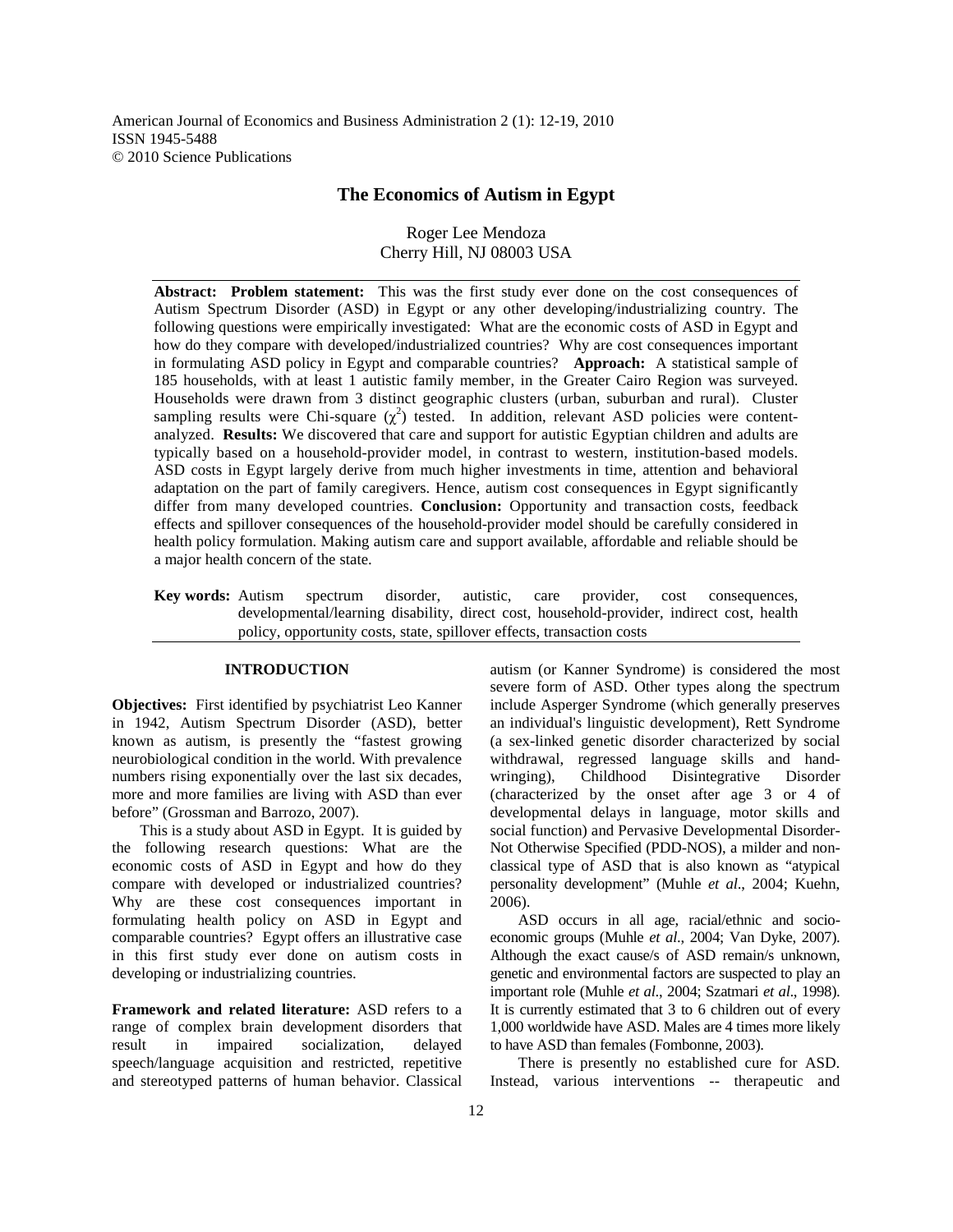behavioral -- seek to address specific symptoms and bring about substantial individual improvement. There is expert consensus that the earlier the intervention, the more effective it tends to be (Van Dyke, 2007). These interventions include: Educational and behavioral approaches (e.g., applied behavior analysis, skilloriented training sessions for social and language development), prescription medication (for specific symptoms, such as anxiety, depression, attention deficit disorder, hyperactivity, obsessivecompulsive behavior) and customized therapies (physical and speech.).

 One might reasonably expect that the bulk of autism-related costs derive from behavioral and therapeutic interventions and other treatments in the absence of an established cure. The scholarly literature generally supports this assumption in industrialized countries. However, similar research on the economic costs of autism in developing or semi-industrialized countries is virtually non-existent.

 In the United States, where 1 in 100 children is autistic, one study proposes a two-fold cost classification scheme: (1) direct costs include physician and outpatient services, prescription medication, behavioral therapies and direct non-medical costs (e.g., special education, camps); (2) indirect costs consist of lost productivity and potential income. The study points to the need to identify other expenditure sources and link costs to non-financial data to be more relevant to policy-makers, especially since autistic Americans usually receive services from a wide variety of sources (Ganz, 2006). Another study finds that lost productivity and adult care constitute the largest cost components in the United States. Although autism is often considered a childhood disorder, it bears lifetime cost consequences that significantly increase during adulthood (Ganz, 2007).

 In welfare states, the main costs of autism to families are generally for living support and day activities, rather than interventions which are often state-covered or subsidized. Studies on Great Britain confirm the lifetime costs of autism. However, they suggest that minor improvements in life outcomes for autistic individuals could substantially reduce lifetime costs (Järbrink and Knapp, 2001; Knapp *et al*., 2009). Another study finds considerable variations in caseload and spending between British social service and welfare agencies due to case recognition and service provision policies (Bebbington and Jennifer, 2007). In Sweden, the major cost drivers for children with ASD were found within the community for institutional support and schooling (Jarbrink, 2007).

 Our study helps fill the current research void on autism costs in developing/industrializing countries by relying on this literature review to (1) inquire into various expenditure sources and (2) explore nonfinancial data.

**Setting:** Egypt is the most populated country in the Middle East and the third most populous on the African continent (2009 population  $= 83.08$  million; median age  $= 24.8$  years). Over 20% of Egyptians live below poverty line (Central Intelligence Agency, 2009). As a middle-income and developing country  $(2001 \text{ Gini} =$ 34.4) (Central Intelligence Agency, 2009), Egypt's socio-economic infrastructure contains both developed and developing country characteristics.

#### **MATERIALS AND METHODS**

**Multi-stage cluster sampling:** Pre-tested and interviewer-based questionnaires were designed by our survey research team for a probability sample of 185 households, of which 165 participated (89.2% response rate) from August-October 2009. An SPSS worksheet function (RANUNI) selected the random household numbers from a pool of qualified households, which were initially identified with the assistance of Greater Cairo's health and education agencies. A total of 174 autistic family members were represented in the 165 participating households, although a few of these individuals resided elsewhere at the time of the survey. Interviews were conducted mostly with parents (84.3% of survey respondents). The randomized households were allocated, based on 2008 population, among 3 distinctive geographic clusters in the Greater Cairo Region to compare autism costs and resources. These were: (1) urban and highly-urban districts (namely, Abbassia, Downtown Cairo, Mohandessin, Nasr City and Sayyida Zaynab); (2) suburban districts (Cairo Airport, Heliopolis, Ma'adi and Misr el-Gedida,); and (3) rural areas (Bahtim and Giza). Geographicallyclustered survey data was Chi-square  $(\chi^2)$  tested for goodness of fit.

Tabulated survey results equate to a  $+/- 4.0$ percentage points error margin for our sample/s (without replacement) at the 95.0% confidence level. Sample non-participation rate was considered negligible by our sampling design committee and did not create any selection bias.

**Content analysis:** Survey data was supplemented by content analysis of any ASD-related legislation and regulatory policy.

#### **RESULTS**

**Socio-demographic characteristics:** Table 1 classifies the 174 individuals with ASD diagnosis on the basis of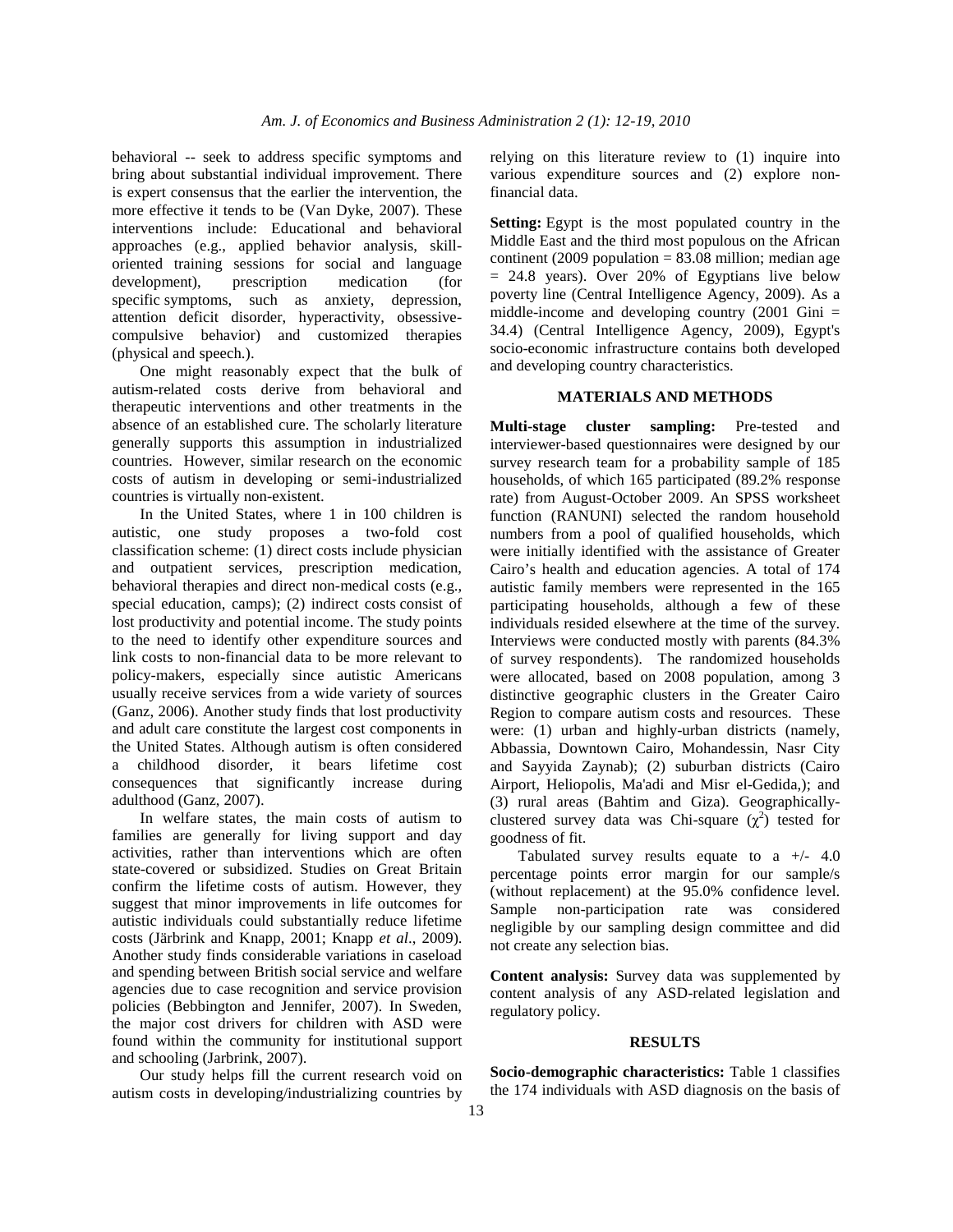their socio-demographic characteristics. Race/ethnicity was excluded, since Egyptians make up 99.6% of the national population (Central Intelligence Agency, 2009).

 No significant socio-demographic variations by geographic setting or cluster were found among autistic individuals in our survey. They were fairly well distributed across the entire age spectrum in a way that approximated the distribution of Egypt's national population. The higher proportions of age cohorts below 30 years old appear to be representative of the lower median ages of Egyptians compared to most North Americans and Europeans. Autistic individuals were also proportionally represented in terms of household income. They were predominantly males with a ratio to females of almost 1:5. About threequarters of the 174 individuals had classical autism (Kanner Syndrome) diagnosis. Asperger Syndrome accounted for 6.9-14.9% of the total. These findings replicate many of the global ASD trends that had been identified in the scientific literature.

 Between 83.3-91.3% of autistic individuals reside at home with their families. Most parents and family caregivers whom we interviewed indicated the scarcity, distance and unaffordable cost of typically private residential placement options (e.g., group home) in their decision to keep their autistic children/family members at home. Many of them also expected to care for their autistic family members at home for an indefinite period of time and well into their adult years.

 Although as much as 54.7-62.7% of surveyed individuals with ASD were of school age (4-22 years old), less than a quarter were actually enrolled in various educational levels. The majority of parents and household members cited developmental/learning obstacles and peer ostracism/ridicule in keeping children with ASD at home. Most school-age children were informally "home-schooled" by their parents, siblings, grandparents and emotionally-related individuals.

 Survey data concerning residential location and schooling in Egypt collectively represent a point of departure from many North American and European countries. In these countries, families of autistic individuals generally have access to and utilize various residential placement options. Autistic school-age children in these countries are generally enrolled in regular or special education schools (Wall, 1990; Gray, 2002). In contrast, the Egyptian experience with ASD care appears to be based on a "home-grown" service, whose cost implications substantially differ from those in many developed/industrialized countries, particularly in the western hemisphere.

Table 1: Socio-demographic profile of autistic individuals  $(n = 174)^{a}$ 

| Characteristics                                   | Frequency (%) |
|---------------------------------------------------|---------------|
| Age                                               |               |
| $0 - 9$                                           | 41 (23.6)     |
| 10-19                                             | 47 (27.0)     |
| 20-29                                             | 34 (19.5)     |
| 30-39                                             | 18 (10.3)     |
| 40-49                                             | 18 (10.3)     |
| 50-59                                             | 10(5.8)       |
| 60-69                                             | 4(2.3)        |
| 70 and above                                      | 2(1.2)        |
| Gender                                            |               |
| Male                                              | 144 (82.8)    |
| Female                                            | 30(17.2)      |
| Household income classification <sup>b</sup>      |               |
| Stratum 1: Lowest                                 | 37(21.3)      |
| Stratum 2: Low-middle                             | 44 (25.3)     |
| Stratum 3: Middle                                 | 40(23.0)      |
| Stratum 4: Upper-middle                           | 27 (15.5)     |
| Stratum 5: Upper                                  | 12(6.9)       |
| <b>Educational level (if applicable)</b>          |               |
| Less than age 4                                   | 7(4.0)        |
| Basic (11 and 4-14 years old)                     |               |
| Kindergarten (2 and 4-5 years old)                | 3(1.7)        |
| Primary (6 and 6-11 years old): Compulsory        | 13(7.5)       |
| Preparatory (3 and 12-14 years old): Compulsory   | 11(6.3)       |
| Secondary/technical (3 years, ages 15-17)         | 7(4.0)        |
| Post-secondary (18 and above)                     | 2(1.1)        |
| Not in school (school-age and beyond)             | 125 (71.8)    |
| <b>Residential location</b>                       |               |
| Home:                                             |               |
| Living with parents/siblings/relatives            | 129(74.1)     |
| Living independently (with/out spouse/own family) | 23 (13.2)     |
| Residential placement (e.g., special              | 13(7.5)       |
| care/group homes, educational institutions)       |               |
| Health/medical facility (e.g., hospital)          | 5(2.9)        |
| Other (e.g., church/mission home)                 | 4(2.3)        |
| <b>ASD</b> diagnosis                              |               |
| Classical autism                                  | 133 (76.4)    |
|                                                   |               |
| Asperger syndrome                                 | 19 (10.9)     |
| Rett syndrome                                     | 3(1.7)        |
| <b>PDD-NOS</b>                                    | 6(3.4)        |
| Childhood disintegrative disorder                 | 4(2.3)        |
| Other (autistic features only)                    | 6(3.4)        |

a: Column totals may not equal 100% due to non-response rate.

<sup>b</sup>: Based on Egyptian market research segmentation.

**Care providers:** Geographic setting (based on urbanization level) appears to slightly affect accessibility and affordability of special needs/ASDrelated facilities.

 Table 2 segregates by geographic cluster our survey data on residential location, as presented in Table 1. Few surveyed families utilize/d nonhousehold sources of autism care, regardless of geographic setting. However, families in urban/highlyurbanized districts were more likely to avail of (scarce) residential placement options, special needs resources and medical/health care, whether in addition to, or in lieu of, household care for their autistic family members. Conversely, in rural areas like Bahtim and Giza, virtually every individual with ASD stays home with his/her family or extended family network.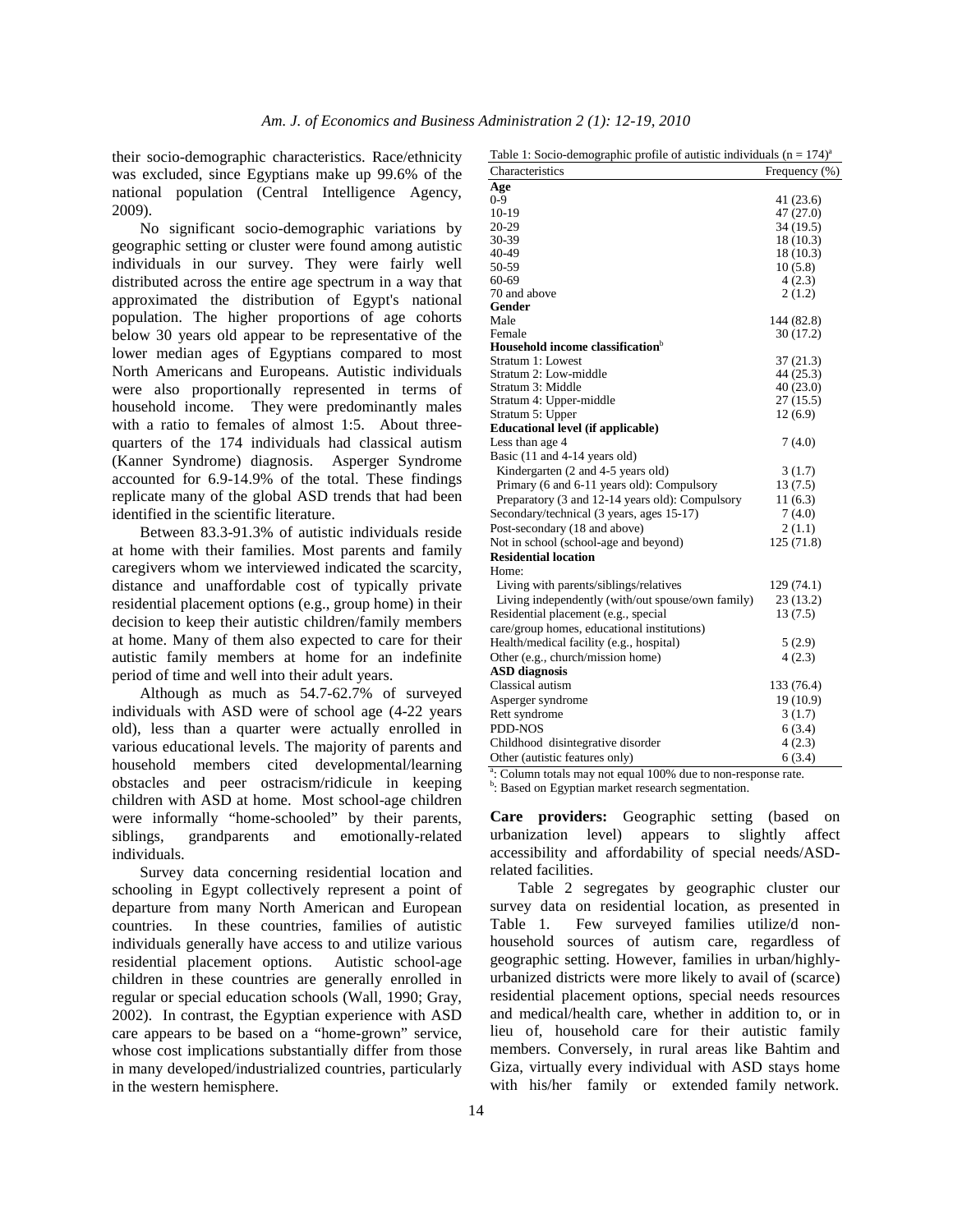## *Am. J. of Economics and Business Administration 2 (1): 12-19, 2010*

Table 2: Care providers for autistic individuals by geographic cluster<sup>a</sup>

| Urban cluster | Suburban cluster | Rural cluster |
|---------------|------------------|---------------|
| $(n = 101)$   | $(n = 42)$       | $(n = 31)$    |
|               |                  |               |
| 87 (86.1)     | 37(88.1)         | 30(96.8)      |
| 23(22.8)      | 10(23.8)         | 19(45.2)      |
| 26(25.7)      | 11(26.2)         | 10(23.8)      |
| 10(9.9)       | 3(7.1)           | 0(0.0)        |
|               |                  |               |
| 3(3.0)        | 1(2.4)           | 1(3.2)        |
| 7(6.9)        | 1(2.4)           | 0(0.0)        |
|               |                  |               |

<sup>a</sup>: Multiple sources may yield column totals that do not equal 100%.

Table 3: Type of care/support for autistic individuals by geographic cluster<sup>a</sup>

| Care provider                                                  | Urban cluster<br>$(n = 101)$ | Suburban cluster<br>$(n = 42)$ | Rural cluster<br>$(n = 31)$ |
|----------------------------------------------------------------|------------------------------|--------------------------------|-----------------------------|
| Accommodation and basic provisions (food, clothing, allowance, |                              |                                |                             |
| recreation, basic skills)                                      |                              |                                |                             |
| Household                                                      | 98 (97.0)                    | 40(95.2)                       | 31 (100)                    |
| Non-household/institutional                                    | 26(25.7)                     | 8(19.0)                        | 4(12.9)                     |
| Non-household special education and skills training            | 24(23.8)                     | 9(29.4)                        | 4(12.9)                     |
| <b>Employment/income-generation</b>                            | 36(35.6)                     | 8(19.0)                        | 5(16.1)                     |
| Non-household recreational and social activities               | 26(25.7)                     | 10(23.8)                       | 1(3.2)                      |
| (e.g., sports, camps, field trips)                             |                              |                                |                             |
| <b>Other</b> (medical, health, religious/worship, civic)       | 17(16.8)                     | 6(14.3)                        | 2(6.5)                      |

<sup>a</sup>: Multiple types of care/support may yield column totals that do not equal 100%.

Many of our respondent Bahtim and Giza families indicated lack of knowledge or information about ASD interventions, high cost of related services and the need for autistic family members to assist in gainful employment in their decision to dispense with health and educational arrangements. Culture, religion, regionalism, ideology and other social and political variables did not appear to be determinants of care provider choice/s for the vast majority of surveyed parents/families, most of which were also the caregivers for family members with ASD.

**Types of care:** Table 3 shows that 91.2% or more of autistic individuals in each of the 3 geographic clusters depended on his/her immediate family or household for accommodation and basic provisions, irrespective of the marginal propensity to utilize formal and institutional sources of care.

 Non-household care categories figured in only 1 out of 3 or 4 autistic individuals, most of whom remained dependent on their households for other forms of primary and secondary care. Aggregate demand by a few families for classroom-centered educational programs and employment-related opportunities appear to be higher compared to other non-household categories. However, similar to data presented in Table 2, these few families tended to live in urban and suburban areas.

 The vast majority of families in all 3 geographic settings cited the following factors for confining and offering most categories of care and support in their respective households: Lack of financial resources, lack of understanding about ASD and appropriate interventions, scarce/unknown state and communitylevel autism services and programs and negative outlook (pessimism) concerning their autistic family members' condition. The perspective of one parent from urban Abbassia is insightful: "In Egypt, there is little knowledge about autism and less about effective interventions because no one seems to be willing or able to discuss them. Those who have the knowledge, know that there are no institutions or, if any, are difficult to find and certainly expensive" (our translation from Arabic). Several parents from Downtown Cairo, Nasr City, Heliopolis, Ma'adi and Giza also lamented the seeming lack of state interest in offering assistance to their autistic family members.

**Expenditure categories:** Table 4 indicates the nonfinancial costs of ASD care and support to households with autistic members, in the absence of state provision of needed services and resources.

 The median extra time spent by surveyed family caregivers on autistic individuals was approximately 1,211-1,239 h a year. Median hours were obtained from our annualized calculations of what these households indicated in Table 4 as direct expenditures in time and personal effort on a daily or weekly basis.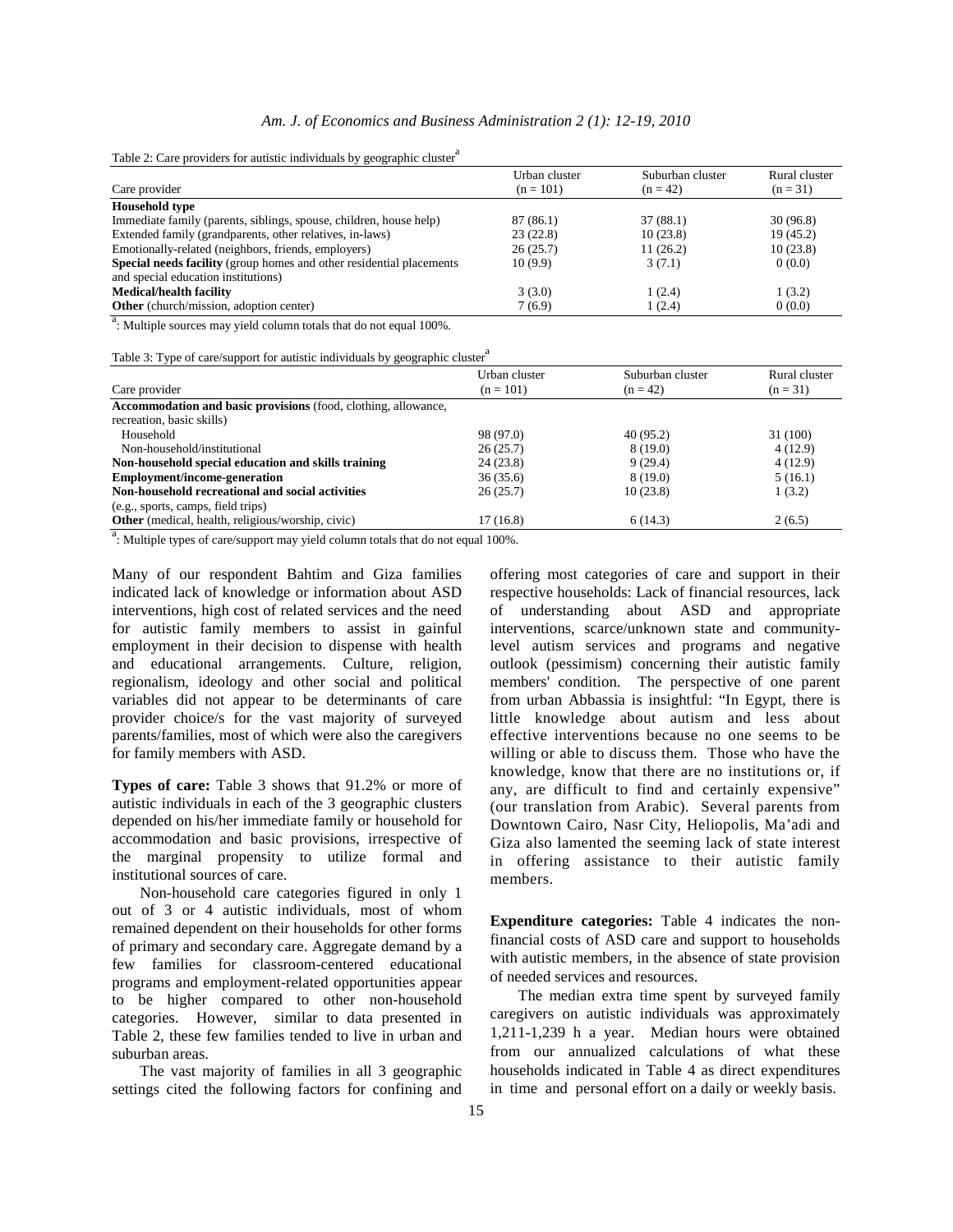| Activity                                                                    | Median time (hours per year) | Frequency $(\% )$ |
|-----------------------------------------------------------------------------|------------------------------|-------------------|
| Daily supervision/monitoring and companionship                              | 852.5                        | 155 (93.9)        |
| Behavior control (including counseling)                                     | 354.0                        | 126(76.4)         |
| Medical/health-related (medical check-up, consultation)                     | 7.5                          | 29(17.6)          |
| Health supervision (buying and administering medicines, checking compliance | 4.5                          | 21(12.7)          |
| with doctor's prescriptions)                                                |                              |                   |
| School work (including "home schooling")                                    | 301.0                        | 43(26.1)          |
| Socialization/social activities                                             | 48.5                         | 19(11.5)          |
| Recreational and sports activities                                          | 362.0                        | 109(66.1)         |
| Employment-related (including skills-training)                              | 649.0                        | 102(61.8)         |
| Visitation (in group homes and hospitals)                                   | 29.0                         | 9(5.6)            |
| Other (church/worship activities, civic and volunteer work)                 | 24.5                         | 16(9.7)           |

Table 4: Household time allocation by activity  $(n = 165$  households)

We made slight statistical adjustments in these estimates for the nature and severity of diagnosis and health condition. Median total hours in Egypt were significantly higher compared to countries like Sweden, where the estimated annual family expenditure of extra time amounts to about 1,000 h (Jarbrink, 2007). In terms of unit cost by activity, the yearly outlay of time and effort for constant supervision/monitoring and companionship and to a lesser extent, for behavior control and recreation, is significantly greater among surveyed Egyptian families than those in any studied developed country. The number of hours allotted by families for employment and skills-related activities (close to 640 each year) was also much higher, although it might be asserted that a big portion of the median time was intended for household income-generation.

 Using survey data summarized in Table 4, we conservatively estimated that at least 51.4-57.9% of the median extra time spent for caring and supporting autistic family members could have otherwise been devoted to paid employment and unpaid work, training and leisure by family caregivers (i.e., opportunity costs). Lost income, productivity and leisure time constitute indirect cost consequences of ASD for individual caregivers in Egypt. However, the economic impact of these losses could significantly vary, depending on the particular economic and social circumstances of the caregiver.

 In terms of direct financial costs, our conservative median estimates for the care and help offered by (surveyed) families and households range from LE 171,368-251,303 (US \$31,300-\$45,900) (2009 values). We found these direct financial costs to be higher at ages 7-15 and after age 54. Instead of physician/medical services, prescription medication and behavioral therapies forming the bulk of these costs as in the case of autistic Americans, we found that direct non-medical costs (e.g., skills-training, special education, camps and ad hoc activities), along with some physician and out-patient services, accounted for higher cost proportions for Egyptian families. We

estimated that these same Egyptian families and households would incur about 79.0-88.3% of these costs in the absence of private health insurance coverage and sufficient state aid for developmental/learning disabilities.

 Yet, our estimates represent a fraction of direct expenses for individuals with ASD in many western industrialized countries. For example, the typical American is estimated to spend \$317,000 (2007 values) over his or her lifetime in direct medical costs, incurring 60% of those costs after age 65 years. Americans with ASD, on the other hand, incur over \$306,000 in additional direct medical costs alone, implying that these individuals spend twice as much as the typical American over their lifetimes. Autistic Americans also spend 60% of those incremental direct medical costs after age 21 (Ganz, 2007). Controlling for income and lifestyle differences between Egyptians and Americans based on household income classifications reported in Table 1, we find that the comparatively low direct medical costs of ASD in Egypt results from the trade-offs between household care and institutional sources of health care.

 Direct (i.e., state expenditures) and indirect societal costs to support a single American with ASD is \$3.2 million over his or her lifetime (Ganz, 2007). Schooling and community support also create significant financial responsibilities for welfare states like Sweden (Jarbrink, 2007). In contrast, autism costs to Egyptian society are generally impractical to calculate for the purpose of this study in view of the household-provider model of ASD care and support. In the Egyptian model, we find that the household assumes much of the burden of what the state would otherwise assume in terms of national and local health and social welfare services, education, subsidies and allowances and community support. For example, our survey data reveals that autism and special needs education are typically private school options that very few in Egypt can afford. Only a small percentage of the Egyptian national population is covered by health or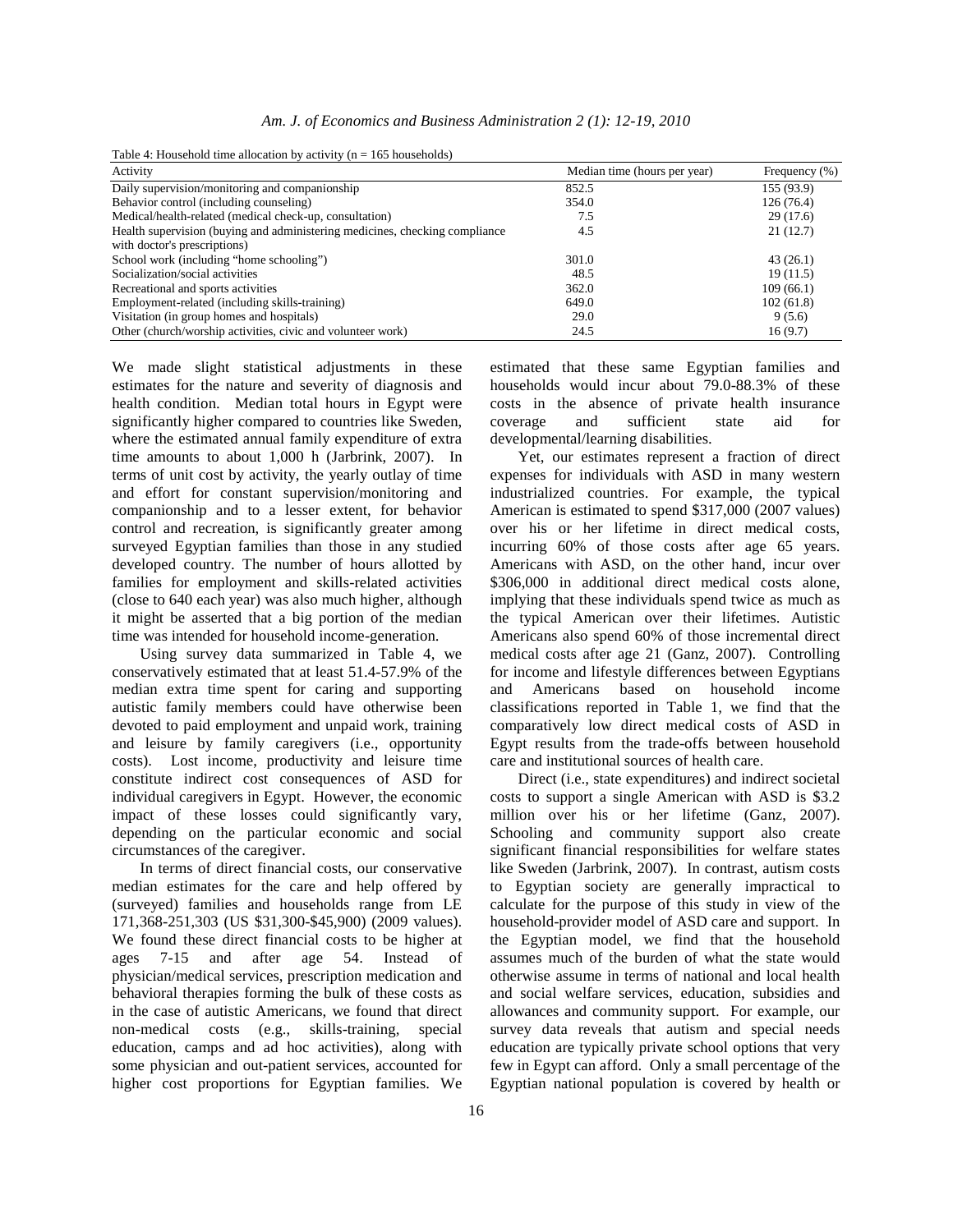unemployment insurance, unless they are physically unable to work. As surveyed parents conceded, lack of any insurance coverage in old age makes lost income and productivity of autistic individuals even more costly to immediate and extended family members, who are then expected to shoulder most ASD expenses during an autistic family member's advanced years.

**Public health policy:** No single legislation or regulatory policy presently exists in Egypt that directly pertains to developmental/learning disabilities. In 1975, Law No. 39 was passed defining disability on the basis of an Egyptian's inability to work and his/her eligibility for state aid and pension coverage. We find an outcome-based and adult-oriented notion of disability neglectful of the comprehensive special needs of autistic individuals of all ages and the importance of periodic evaluation of their health and well-being.

 International events since the 1990s have fostered interest in developmental/learning disabilities in Egypt (e.g., International Decade of the Disabled, 2000 International Special Education Congress). These also led to the growth of local associations of parents of children with ASD and related disabilities and some state-supported community-based projects. In 2009, the Egyptian Ministry of Education unveiled a "mainstreaming" program to integrate children with learning disabilities into the regular school system (Rabie, 2009). Our survey results, however, suggest the feedback effects that such a policy would have to overcome: The preference among families of autistic children to keep and educate them at home due to concerns over peer rejection and psycho-social adjustment. An earlier study also suggested that Egyptian privatization policies have tended to offset the limited ASD-related efforts of the state due to reduced spending in welfare and health services and programs and declining private donor interest (North-South INSERM Network, 1997).

 The few private and non-profit organizations that exist, such as The Egyptian Autistic Society and Learning Resource Center, help fulfill in some (proxy) capacity what the state is either unable or unwilling to perform: Autism education/information dissemination, family networking and individual needs assessment. Some of our surveyed families indicated familiarity with these groups in promoting ASD awareness and sponsoring special activities. However, content analysis of available information concerning these few organizations reveal that their institutional capacities are extremely limited due to under-funding, in spite of their professional and managerial expertise.

## **DISCUSSION**

 Economic theory tells us that aggregate supply creates its own demand. What it does not adequately tell us is why and how the form of supply varies across time and space even if the same level of demand were held constant.

 The evolution and existence of the household in Egypt as (practically the sole) supplier of care and support for children and adults with ASD exemplifies a distinctive pattern relative to many developed/industrialized countries, while responding to the same need or demand. Cost issues affecting the availability, affordability and reliability of ASD resources underscore the socio-economic context in which the Egyptian household exists as a (limited) proxy to institutional sources of care and support. The Egyptian household-provider model drives down the financial costs of autism, but the direct and indirect benefits of behavioral and therapeutic interventions and special education are hardly realized (opportunity costs). How to integrate the household as service supplier with the formal health framework to offer autistic Egyptians suitable care and support is the key challenge that the state needs to pro-actively and creatively address.

This study yields several health policy implications that can guide decision-makers toward effective allocation of state resources and increased involvement in welfare delivery. Policy lessons and insights gained from this study are transferable to many other developing countries:

**The household as unit of cost analysis:** Valuation processes assist decision-makers in the allocation of scarce public resources to key policy objectives and programs. Any valuation method or technique cannot afford to understate the substantial direct and indirect autism costs to the household care- provider. This study has identified some key valuation elements, including caregiver time, direct non-medical expenses and supervised household activities. The Egyptian household as the unit of cost analysis contrasts with the experience of many developed countries, where specialist institutions exist, state support (e.g., subsidies and grants) and health insurance are available for developmental/learning disabilities, scientific research is well-funded and ongoing and ASD interventions are subject to government oversight (e.g., by regulatory agencies). The Egyptian household-provider model is therefore crucial in formulating appropriate policy reforms.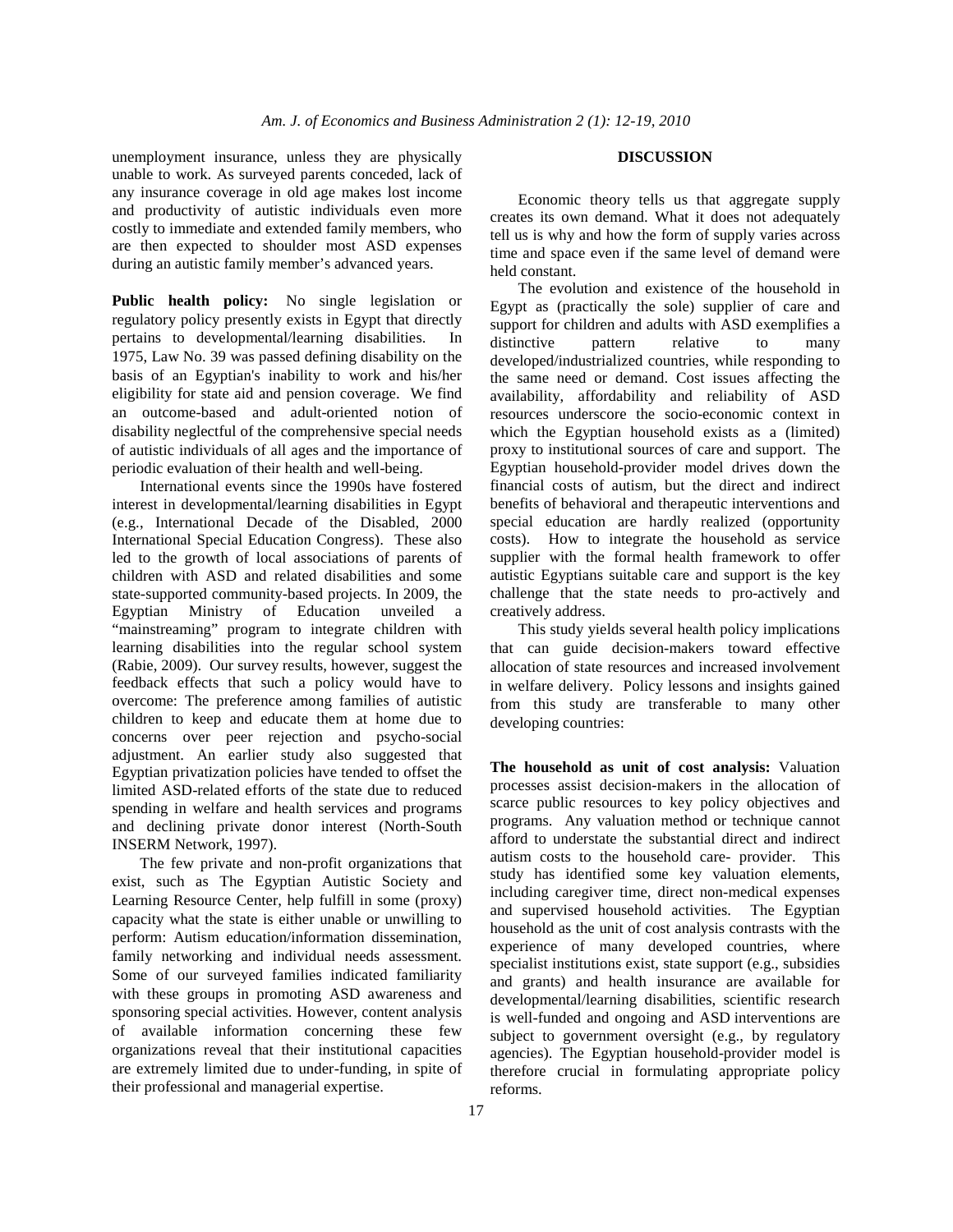**Health care provision by the state:** Our interviews with parents and other family caregivers and content analysis of pertinent legislation indicate the restricted role that the Egyptian state plays in health care provision, particularly with respect to developmental/learning disabilities. Provision refers to legislation, financing and pricing of and arrangements for any health services offered or contracted out by the state. One key policy implication we can derive from this study is the need for state financial support to families with autistic members. Another implication concerns the need for state monitoring and regulation of autism services and resources.

**Geographic dispersion of ASD resources and information:** In many underdeveloped countries, the more urbanized communities tend to have greater access to and utilization of health and welfare resources (World Bank, 1997; Jutting, 2002; Isabel and Paula, 2009). Egypt appears to be of no exception, as the clustered sampling results in this study show, albeit to a lesser extent since few households are inclined to avail of institutional sources of care for their autistic members. Besides the high costs of private services for a typical middle or lower-middle income family in Egypt, transaction costs can be challenging. Search and information costs for ASD facilities and services appear to be higher in rural areas exemplified by Bahtim and Giza, compared to the more urban settings. A proactive role for the state needs to ensure that autism resources are not only affordable but that information about their availability and reliability are geographically dispersed among rural and remote areas of the country to minimize transaction costs.

**School integration:** The "mainstreaming" objective for school-age autistic Egyptians and other pertinent educational programs, should consider the feedback effects of family care-giving to avoid costly policy outcomes or outcomes with only limited success. Caregivers' involvement/input in planning and evaluating ASD policies and programs, like school integration, is vital given the opportunity costs of educating autistic children at home.

**State partnership with private and non-profit health sectors:** Few organizations exist in Egypt to meet the special needs of people with ASD and other developmental/learning disabilities (e.g., The Egyptian Autistic Society is the only one devoted to autistic children). Most of them tend to be non-profit types that possess the relevant expertise and experience (or

comparative advantage vis-a-vis the state). Owing to the limited resources of the Egyptian state and its relatively recent involvement with developmental/learning disability programs, coproduction initiatives with competent private and nonprofit organizations may be explored (e.g., state accreditation and oversight, organizational incentives through state grants and subsidies, joint scientific research on ASD). These initiatives help drive down autism costs on the part of the state.

**Old-age economic security for autistic individuals:** Our survey data shows that an extended family network offers autistic Egyptians some advantages in terms of old-age income and support that may not be easily available to their counterparts in industrialized countries. For this reason, some developed countries have considered the need for some form of income replacement or employment insurance during an autistic individual's advanced years. Further research is nonetheless needed to determine how the opportunity costs of benefits derived from staying at home impact an autistic individual's gainful employment or relative independence in old age when fewer family members are present to help. The trade-offs between home-based skills training and institution-based interventions may also have profound economic implications for caregivers, as autism costs increase in old age.

**Autism care as a merit good:** The cost consequences of ASD finally lead us to the notion of merit goods in the economic literature. Merit goods must rely on some social redistribution goals or value orientation to justify government intervention (Mendoza, 2008). It is evident from this study that autism care, like any other merit good, will be under-consumed and, consequently, under-produced in a market economy, if public health policies governing and encouraging their provision and production are lacking. A merit goods approach to autism is not without cost to the state (e.g., additional budgetary outlays). However, positive spillover benefits to society as a whole are achieved when autistic citizens are healthy, educated and productive.

### **CONCLUSION**

 Opportunity and transaction costs, feedback effects and spillover consequences of the household-provider model should be carefully considered in health policy formulation. Making autism care and support available, affordable and reliable should be a major health concern of the state